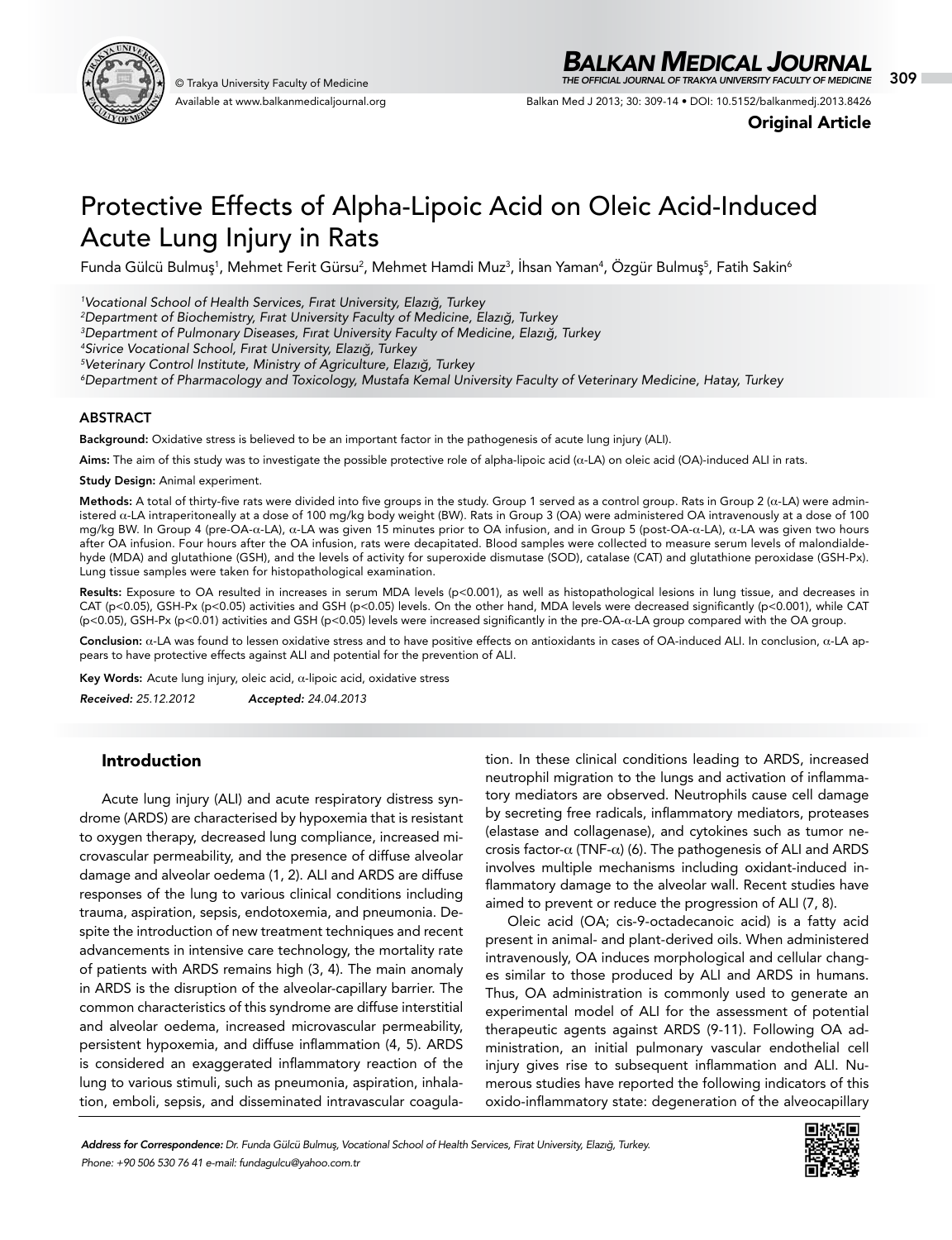membrane structure, increased alveocapillary permeability, build-up of intra-alveolar and interstitial fluid, haemorrhage, infiltration of polymorphonuclear leukocytes, activation of oxidant enzymes, secretion of cytokines, and the production of adhesion molecules, reactive oxygen species (ROS), and reactive nitrogen species (9-12).

Alpha-lipoic acid (α-LA; 1,2-dithiolane-3-pentanoic acid, 6,8-dithio-octanoic acid, thioctic acid) is a strong antioxidant that plays an essential role as a cofactor in the metabolism of all organisms, from microorganisms to humans (13, 14). Because  $\alpha$ -LA has been found to be effective in the treatment of various models of oxidative stress, it represents a potential therapeutic possibility for many diseases associated with oxidative stress, such as ischemia-perfusion injury, diabetes, cataract formation, HIV activation, neurodegeneration, and radiation damage (14).

The aim of this study was to examine the possible protective effects of  $\alpha$ -LA treatment on oxidant-antioxidant status and histopathological changes in a commonly used, OA-induced experimental model of ALI. We also aimed to evaluate the effectiveness of  $\alpha$ -LA, which may be useful in many oxidative stress models, in the treatment of ALI and ARDS.

## Material and Methods

#### Chemicals

OA was purchased from Sigma-Aldrich (St. Louis, MO, USA).  $\alpha$ -LA was obtained from MP Biomedicals Inc. (Solon, OH, USA). Glutathione (GSH) and GSH reductase, thiobarbituric acid (TBA), phosphotungstic acid, hydrogen peroxide (H<sub>2</sub>O<sub>2</sub>), nitroblue tetrazolium (NBT), nicotinamide adenine dinucleotide phosphate (NADPH), and other reagents were supplied by Sigma-Aldrich (St. Louis, MO, USA) or Merck (Darmstadt, Germany).

OA was dissolved in ethanol and then diluted to 25 mg/ mL as a final concentration using 0.9% NaCl (The final ratio of ethanol:saline was 1:9). The prepared solution was infused intravenously (i.v.) into the tail vein for 5 minutes through a 24 G branula (15, 16).

α-LA was dissolved in a physiological saline solution containing 0.5% NaOH, and the pH of the solution was adjusted to 7.4 with HCl. A dose of 100 mg/kg α-LA was administered intraperitoneally (i.p.) to the rats (17).

#### Animals and experimental design

The protocol for animal use was approved by the Institutional Review Board of the National Institute of Health and the Local Committee on Animal Research. The animals were obtained from the Experimental Research Centre of Firat University, Elazığ, Turkey, and maintained under standard laboratory conditions (24±3°C, 40-60% humidity, 12/12 h light/dark cycle). A commercial pellet diet (Elazig Food Company, Elazig, Turkey) and fresh drinking water were provided *ad libitum*.

Thirty-five female Wistar albino rats weighing between 140 and 160 g were used in the study. The rats were randomly divided into five groups, with seven rats in each group.

Group 1 (control group) received a control solution of physiological saline/ethanol at a dose of 100 mg/kg BW via i.v.

Group 2 (α-LA group) was given α-LA at a dose of 100 mg/ kg BW via i.p.

Group 3 (OA group) was given OA at a dose of 100 mg/ kg BW via i.v.

Group 4 (pre-OA-α-LA group) was administered α-LA 15 minutes before OA infusion.

Group 5 (post-OA-α-LA group) was administered α-LA two hours after OA infusion.

#### Sample preparation

Four hours after OA infusion, the rats in each group were decapitated, and blood samples were collected in regular biochemistry tubes. The tubes were centrifuged at 3000 rpm for 10 minutes, and the serum was recovered and kept at -20°C until analysis. Lung samples for later histopathological examination were also removed from the rats and provided in 10% formaldehyde to the pathology laboratory.

#### Biochemical analysis

Malondialdehyde (MDA), the final product of lipid peroxidation, was measured using a spectrophotometric TBA assay adapted from Satoh (18) and Yagi (19). The results are expressed as nmol/mL.

Superoxide dismutase (SOD) activity in the serum was assessed using the method of Durak et al. (20), modified from Sun et al. (21), which measures the reduction of NBT by superoxide generated with the xanthine/xanthine oxidase system. One unit of SOD activity is defined as the amount of enzyme that inhibits NBT reduction by 50%. The results are expressed as U/mL.

Serum catalase (CAT) activity was determined by the method described by Aebi (22), during which the decomposition of  ${\sf H}_{\mathfrak{z}}{\sf O}_{\mathfrak{z}}$  is followed using spectrophotometry. The results are expressed as k/mL.

Serum GSH peroxidase (GSH-Px) activity was measured using the method described by Paglia de Valentine (23), in which oxidation of NADPH is spectrophotometrically measured as a decrease in absorbance at 340 nm. The results are expressed as U/mL.

Serum GSH levels were determined using the dithionitrobenzoic acid recycling method developed by Ellman (24). The results are expressed as nmol/mL.

#### Histopathological examination

The tissue samples from the rats were fixed in a 10% formaldehyde solution. Following routine preparation, samples were embedded in paraffin blocks using established methods. Sections measuring 5 µm were obtained from the blocks, stained with haematoxylin-eosin, and imaged by light microscopy.

#### Statistical analysis

All values are presented as the mean±standard deviation. The normality analysis of the data was performed using the Kolmogorov-Smirnov test; and the Levene's test was used to analyse the homogeneity of variances. Since all of the data were normally distributed and the variances were homog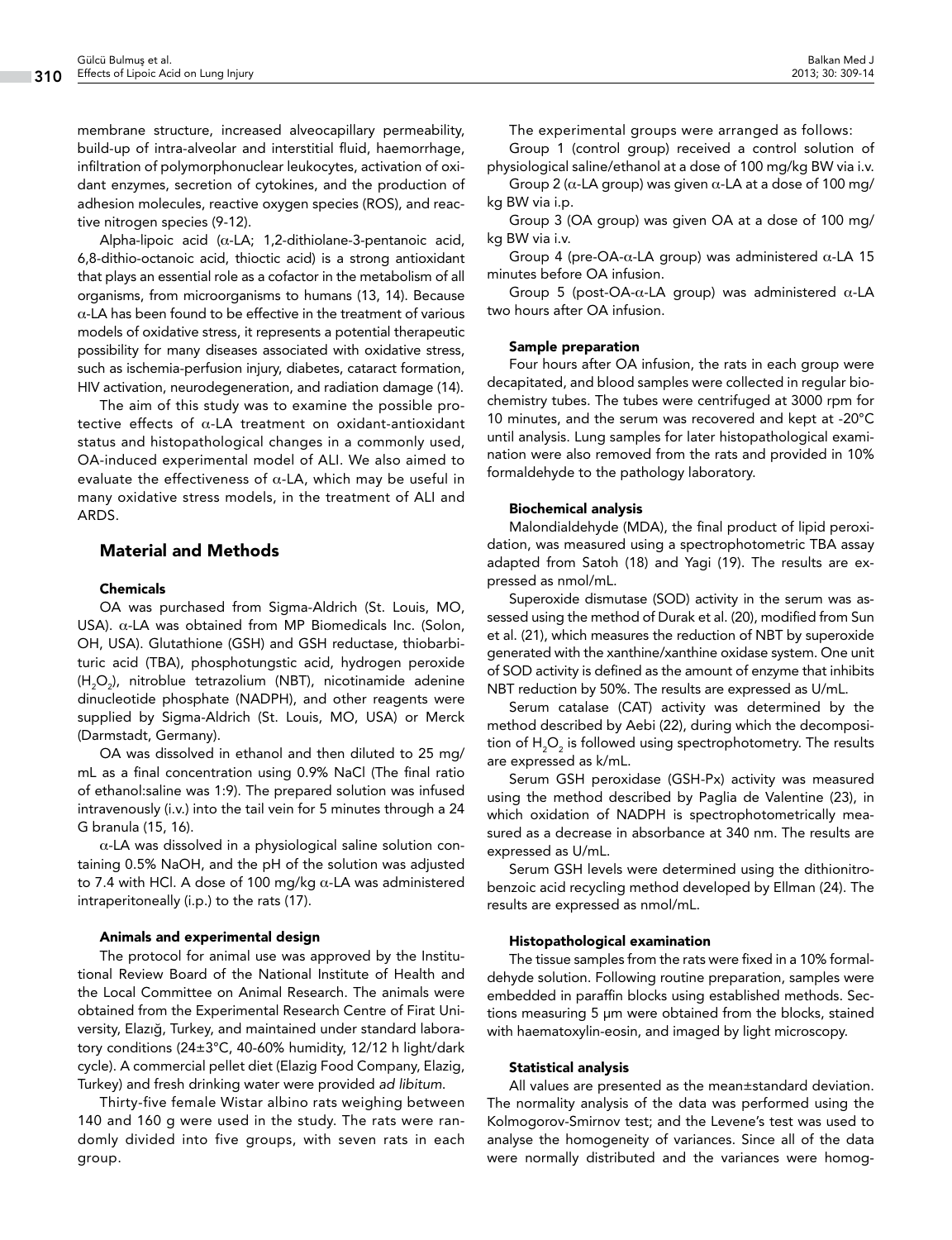enous, one-way analysis of variance (one-way ANOVA) was used and followed by post hoc Tukey HSD test, which is a more sensitive test than other post hoc tests, to compare differences between the means of measured biochemical parameters among the experimental groups. Differences were considered significant at p<0.05.

# Results

Serum concentrations of MDA and GSH, and activity levels of SOD, CAT, and GSH-Px measured for the different groups are summarised in Table 1. The level of MDA in serum samples from the OA group was increased compared with that of the control group (p<0.001). However, the MDA level in pre-OA-α-LA samples was found to be lower than that in OA samples (p<0.001). When compared with samples from the control group, samples from the  $\alpha$ -LA group exhibited increased CAT and GSH-Px activity levels (p<0.001 and p<0.05, respectively); in contrast, samples from the OA group exhibited decreased activity levels in the serum (p<0.05). Notably, the activity levels of CAT and GSH-Px in pre-OA- $\alpha$ -LA samples were greater than the activity levels in OA samples (p<0.05 and p<0.01, respectively). Compared with control samples, the serum level of GSH was increased in  $\alpha$ -LA samples (p<0.05) but decreased in OA samples (p<0.05). However, the serum GSH level in pre-OA- $\alpha$ -LA samples was greater than the GSH level in OA samples (p<0.05). No significant difference in serum SOD activity was observed among the groups.

Lung samples from the control and  $\alpha$ -LA groups were histologically normal (Figure 1a), and minimal perivascular infiltration by mononuclear cells was observed in  $\alpha$ -LA samples (Figure 1b). In contrast, samples from the OA group displayed diffuse alveolar damage including increased vascular permeability, interstitial intra-alveolar oedema and haemorrhage, perivascular and intra-alveolar hyaline membrane formation, and dense interstitial intra-alveolar infiltration by mononuclear cells (Figure 2a and 2b).

Samples from the pre-OA-α-LA group also displayed the presence of perivascular interstitial mononuclear cell infiltration. In addition, congestion and mild haemorrhage were observed in some of the vessels. However, the impairments and mononuclear cell infiltration present in pre-OA-α-LA samples were minor compared with those in OA samples. Additionally, whereas increased vascular permeability, oedema, and hyaline membrane formation were common in OA samples, these injuries were not present in pre-OA-α-LA samples (Figure 3a and 3b).

|  |  |  |  | Table 1. Serum MDA and GSH levels and SOD, CAT, GSH-Px activities of the groups (n=7) |  |  |
|--|--|--|--|---------------------------------------------------------------------------------------|--|--|
|  |  |  |  |                                                                                       |  |  |

|               | Group 1<br>(Control) | Group 2<br>( $\alpha$ -LA) | Group 3<br>(OA)    | Group 4<br>$(\text{pre-OA-}\alpha\text{-LA})$ | Group 5<br>$(post-OA - \alpha - LA)$ |
|---------------|----------------------|----------------------------|--------------------|-----------------------------------------------|--------------------------------------|
| MDA (nmol/mL) | $0.86 \pm 0.10$      | $0.76 \pm 0.05$            | $1.18 \pm 0.09***$ | $0.94 \pm 0.06$ <sup>†††</sup>                | $1.09 \pm 0.04$                      |
| SOD (U/mL)    | $9.33 \pm 1.08$      | $9.71 \pm 0.97$            | $8.28 \pm 1.06$    | $8.90 \pm 0.59$                               | $8.42 \pm 0.68$                      |
| CAT (k/mL)    | $2.17 \pm 0.20$      | $3.12 \pm 0.56***$         | $1.66 \pm 0.23*$   | $2.23 \pm 0.20$ <sup>t</sup>                  | $2.06 \pm 0.25$                      |
| GSH-Px (U/mL) | $1.96 \pm 0.15$      | $2.21 \pm 0.18*$           | $1.75 \pm 0.06*$   | $2.01 \pm 0.09$ <sup>††</sup>                 | 1.82±0.11                            |
| GSH (nmol/mL) | $11.37 \pm 1.66$     | $13.62 \pm 1.66*$          | $9.21 \pm 0.54*$   | $11.24 \pm 1.02$ <sup>†</sup>                 | $10.50 \pm 1.11$                     |

\* p<0.05, compared with control group; \*\* p<0.01, compared with control group; \*\*\* p<0.001, compared with control group.  $^\dagger$ p<0.05 compared with OA group;  $^{\dagger\dagger}$ p<0.01, compared with OA group;  $^{\dagger\dagger}$ p<0.001, compared with OA group.

MDA: malondialdehyde; SOD: superoxide dismutase; CAT: catalase; GSH: glutathione; GSH-Px: glutathione peroxidase; α-LA: alpha-lipoic acid; OA: oleic acid.



Figure 1. a, b. Histopathological HE staining of samples from the control and  $\alpha$ -LA groups. Normal lung histology in control samples (a). Minimal perivascular infiltration by mononuclear cells α-LA samples (b).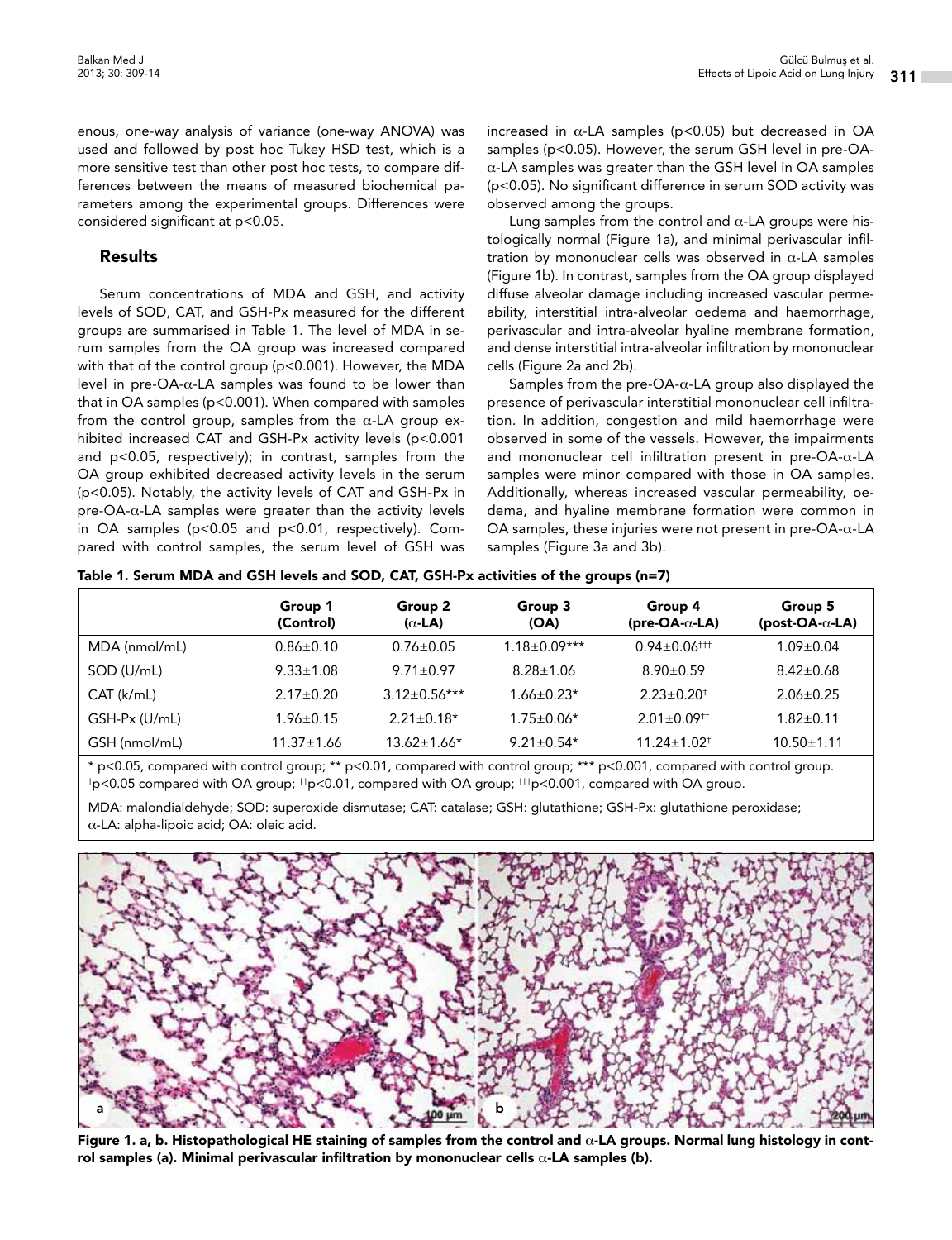

Figure 2. a, b. Histopathological HE staining of samples from the OA group. Interstitial intra-alveolar oedema, haemorrhage, and diffuse hyaline membrane formation (a). Perivascular oedema and interstitial intra-alveolar infiltration by mononuclear cells (b).



Figure 3. a, b. Histopathological HE staining of samples from the pre-OA-α-LA group. Perivascular interstitial infiltration by mononuclear cells (a). Perivascular interstitial infiltration by mononuclear cells, with mild haemorrhage (b).



Figure 4. a, b. Histopathological HE staining of samples from the post-OA-α-LA group. Vascular permeability increase, perivascular oedema, and hyaline membrane formation (a). Interstitial intra-alveolar infiltration by mononuclear cells (b).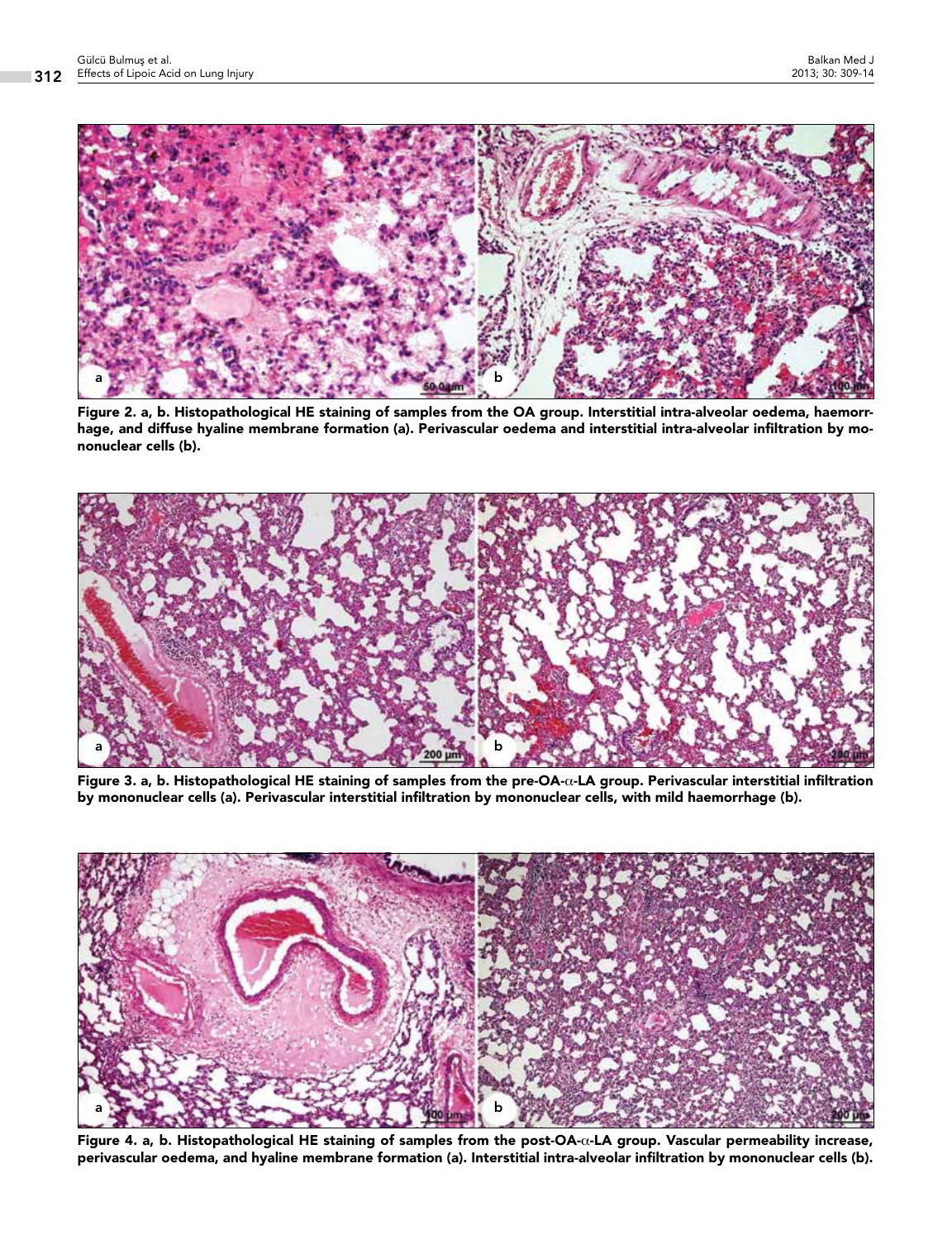Samples from the post-OA- $\alpha$ -LA group developed a severe increase in vascular permeability. Diffuse alveolar damage including interstitial intra-alveolar mononuclear cell infiltration was also present in these samples (Figure 4a and 4b).

# **Discussion**

Previous research has established that ARDS increases oxidative stress and secretion of ROS from the neutrophils of patients (25-30). Studies involving the experimental induction of ALI as a model for ARDS have reported increased MDA concentration, indicating increased oxidative stress and altered activity of antioxidant enzymes (15, 31-33). Additional research has revealed that the plasma of patients with ARDS contains reduced levels of antioxidants and that neutrophil infiltration and ROS accumulation can exhaust the total antioxidant capability of the lungs (26, 30).

 $\alpha$ -LA is a strong antioxidant and a potential therapeutic for many diseases, particularly those associated with oxidative stress. The antioxidant activity of  $\alpha$ -LA may be the result of its abilities to both scavenge ROS and restore the capability of endogenous antioxidants, such as vitamin C, vitamin E, and GSH (13, 14). α-LA has been shown by many studies, both *in vivo* and *in vitro*, to decrease lipid peroxidation levels. Reduced lipid peroxidation following  $\alpha$ -LA administration has been observed to be associated with a protective effect against adriamycin-induced nephrotoxicity and cardiotoxicity in rats (34, 35). Additional studies have found that  $\alpha$ -LA treatment results in a decreased MDA level in the plasma (36), liver, kidney (17) and different regions of the brain (37).

Many studies have investigated the effects of  $\alpha$ -LA on antioxidant enzymes (35, 36). Maritim et al. (38) reported that  $\alpha$ -LA administration reduced oxidative stress and altered SOD, CAT, and GSH-Px enzymatic activity levels in the liver, kidney, and heart in rats. Similarly, Shila et al. (39) showed that treatment with  $\alpha$ -LA resulted in decreased oxidant production and lipid peroxidation in the brain, whereas it led to increased levels of enzymatic activity for SOD, CAT, and GSH-Px in all brain regions.

In this study, serum samples from the OA group contained a greater amount of MDA than samples from the control group (p<0.001). Notably, the serum MDA level was lower in the pre-OA-α-LA samples compared with that in the OA samples; suggesting oxidative stress preventive effects of  $α$ -LA. These results imply that ALI increases oxidative stress and that α-LA exhibits an opposing effect protecting against ALI. The absence of a significant difference in the serum MDA level between the post-OA-α-LA and OA groups suggests that the administered dose of  $\alpha$ -LA is insufficient to produce an injuryreversing effect.

As a result of the examination of the  $\alpha$ -LA samples, it was determined that the increased activity levels of CAT and GSH-Px and elevated serum GSH content are likely caused by the strong antioxidant properties of  $\alpha$ -LA and its restorative effect on endogenous antioxidants. Conversely, with the OA samples, the decreased enzymatic activity levels and GSH concentration indicate a pro-oxidant shift in the oxidantantioxidant balance during OA-induced ALI. The conclusions drawn from a comparison of pre-OA-α-LA samples with OA

samples suggest that the OA-induced increase in oxidative potential was counteracted by  $\alpha$ -LA; in fact, antioxidant capability appeared to recover until it approximated that in control samples. However, in post-OA- $\alpha$ -LA samples, the increase in oxidative stress resulting from injury was not neutralised by α-LA. Taken together, these findings suggest that α-LA exerts preventive effects only if it is administered prior to the induction of an injury.

OA is commonly used to induce ALI in laboratory animals. Exposure to OA has been previously shown to result in alveolar oedema, congestion, neutrophil infiltration, and deterioration of the pulmonary structure in the lung tissue of rats (33, 15). Similarly, neutrophil infiltration, alveolar oedema, and expansion and thickening of the alveolar wall have been reported in an experimental lung injury model for acute pancreatitis (40). In the current study, rats exposed to OA experienced ALI characterised by similar problems: perivascular oedema, interstitial and intra-alveolar oedema, mononuclear cell infiltration, haemorrhage, hyaline membrane formation, and diffuse alveolar damage. Prominent histopathological changes observed in samples from the OA group, such as increased vascular permeability, oedema, and hyaline membrane formation, were less severe or absent in pre-OA-α-LA samples. The histopathological examination and supporting biochemical analyses confirmed the presence of OA-induced ALI and the protective effects of an  $\alpha$ -LA infusion prior to exposure to OA.

In conclusion, the application of OA to develop an experimental ALI model resulted in oxidative stress characterised by elevated serum MDA concentrations and decreased levels of activity for the antioxidant enzymes GSH-Px, SOD, and CAT. Exposure to OA also produced histopathological damage in the lung tissue of rats. However, if  $\alpha$ -LA was administered 15 minutes before OA infusion, oxidative stress was reduced, which was indicated by lower serum MDA content, increased levels of antioxidant enzymatic activity, and amelioration of histopathological damage to the lungs of rats. In summary, we conclude that  $\alpha$ -LA protects against and may prevent ALI.

*Ethics Committee Approval: Ethics committee approval was received for this study from the local ethics committee of Fırat University Medical Faculty.*

#### *Informed Consent: N/A.*

*Peer-review: Externally peer-reviewed.*

*Author contributions: Concept – M.F.G., M.H.M.; Design – M.F.G., M.H.M., F.G.B.; Supervision – M.F.G., F.G.B.; Resource – M.F.G., F.G.B.; Materials – F.G.B., İ.Y., Ö.B., F.S.; Data Collection&/or Processing – F.G.B., İ.Y., Ö.B., F.S.; Analysis&/or Interpretation – F.G.B., İ.Y., Ö.B., F.S.; Literature Search – F.G.B., F.S.; Writing – F.G.B., F.S.; Critical Reviews – M.F.G., M.H.M., F.G.B.*

*Conflict of Interest: No conflict of interest was declared by the authors.*

*Financial Disclosure: This study was supported by the Fırat University Scientific Research Projects Unit (FUBAP), project number 1402.*

## References

1. Repine JE. Scientific perspectives on adult respiratory distress syndrome. Lancet 1992;339:466-9. [CrossRef]